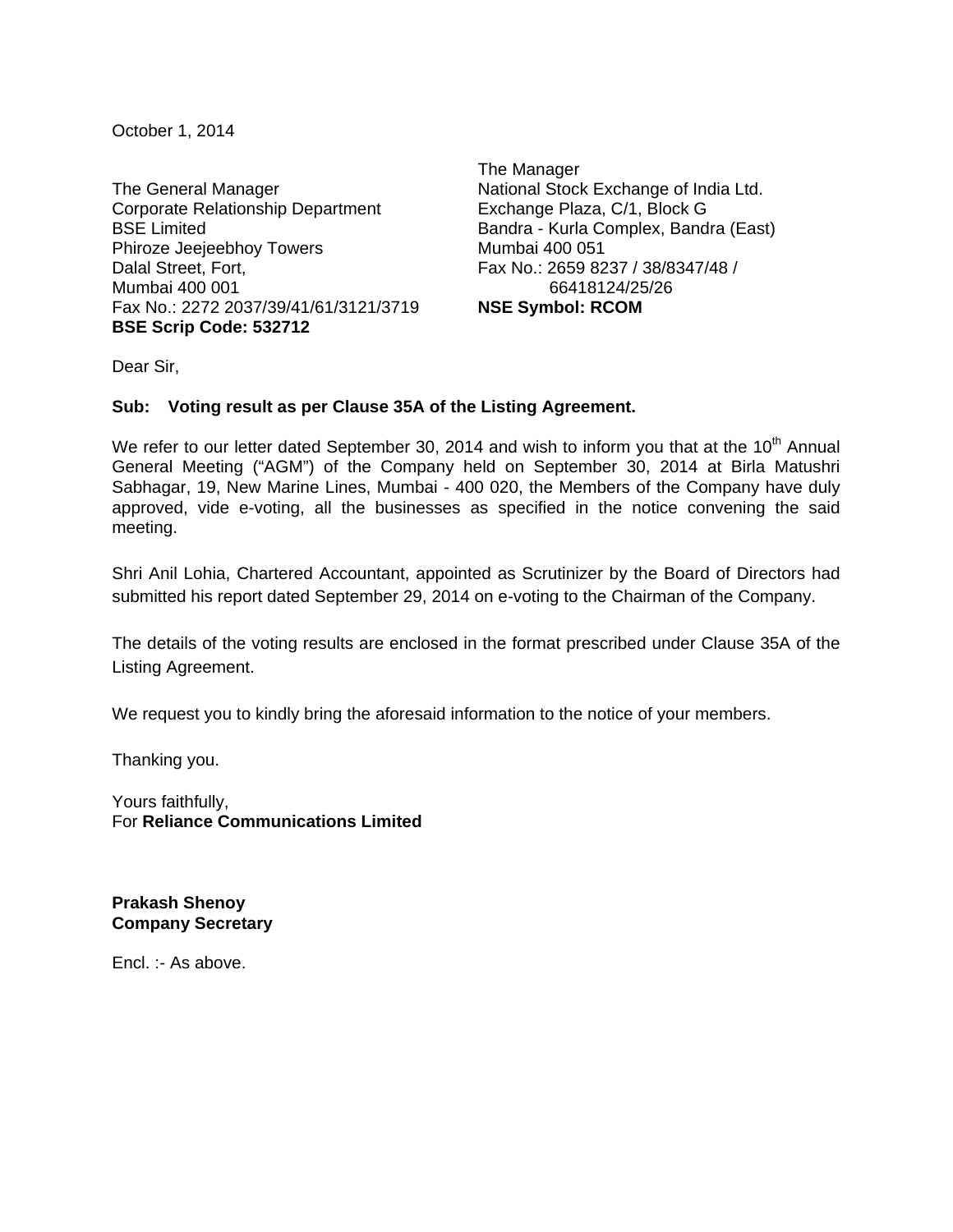**Date of the AGM:** September 30, 2014

**Total number of shareholders on record date:** August 14, 2014, cut of date for reckoning the voting rights of the shareholders, total number of shareholders 16,76,494.

**No. of shareholders present in the meeting either in person or through proxy:** 330

**Promoters and Promoter Group:** \_15 **Public:** 315

**No. of Shareholders attended the meeting through Video Conferencing Promoters and Promoter Group:** Nil. No Videoconferencing facility was made available**. Public:** Nil

**Details of the Agenda**: Item No. 1 - To consider and adopt financial statements for the financial year ended March 31, 2014. **Resolution required: (Ordinary/Special) :-** Ordinary. **Mode of voting: (Show of hands/ Poll/ Postal ballot/ E-voting):-** E-voting

| <b>Promoter/Public</b> | No. of<br>shares<br>held<br>(1) | No. of<br>votes<br>polled<br>(2) | % of Votes<br>Polled on<br>outstanding<br><b>shares</b><br>$(3)=[(2)/(1)]^*$<br>100 | No. of Votes<br>- in favour<br>(4) | No. of<br>$Votes -$<br>against<br>(5) | % of Votes<br>in favour<br>on votes<br>polled<br>$(6)=[(4)/(2)]$<br>$*100$ | % of Votes<br>against on<br>votes<br>polled<br>$(7)=[(5)/(2)]$<br>$*100$ |
|------------------------|---------------------------------|----------------------------------|-------------------------------------------------------------------------------------|------------------------------------|---------------------------------------|----------------------------------------------------------------------------|--------------------------------------------------------------------------|
| <b>Promoter and</b>    |                                 |                                  |                                                                                     |                                    |                                       |                                                                            |                                                                          |
| <b>Promoter Group</b>  |                                 |                                  |                                                                                     |                                    |                                       |                                                                            |                                                                          |
|                        | 1399309177                      | 1377030177                       | 98.41                                                                               | 1377030177                         | 0                                     | 100.00                                                                     | 0.00                                                                     |
| Public-                |                                 |                                  |                                                                                     |                                    |                                       |                                                                            |                                                                          |
| <b>Institutional</b>   |                                 |                                  |                                                                                     |                                    |                                       |                                                                            |                                                                          |
| holders                |                                 |                                  |                                                                                     |                                    |                                       |                                                                            |                                                                          |
|                        | 757999601                       | 332948337                        | 43.92                                                                               | 332039745                          | 908592                                | 99.73                                                                      | 0.27                                                                     |
| <b>Public-Others</b>   |                                 |                                  |                                                                                     |                                    |                                       |                                                                            |                                                                          |
|                        | 245004300                       | 36104                            | 0.01                                                                                | 30915                              | 5189                                  | 85.63                                                                      | 14.37                                                                    |
|                        |                                 |                                  |                                                                                     |                                    |                                       |                                                                            |                                                                          |
| <b>Total</b>           | 2402313078                      | 1710014618                       | 71.18                                                                               | 1709100837                         | 913781                                | 99.95                                                                      | 0.05                                                                     |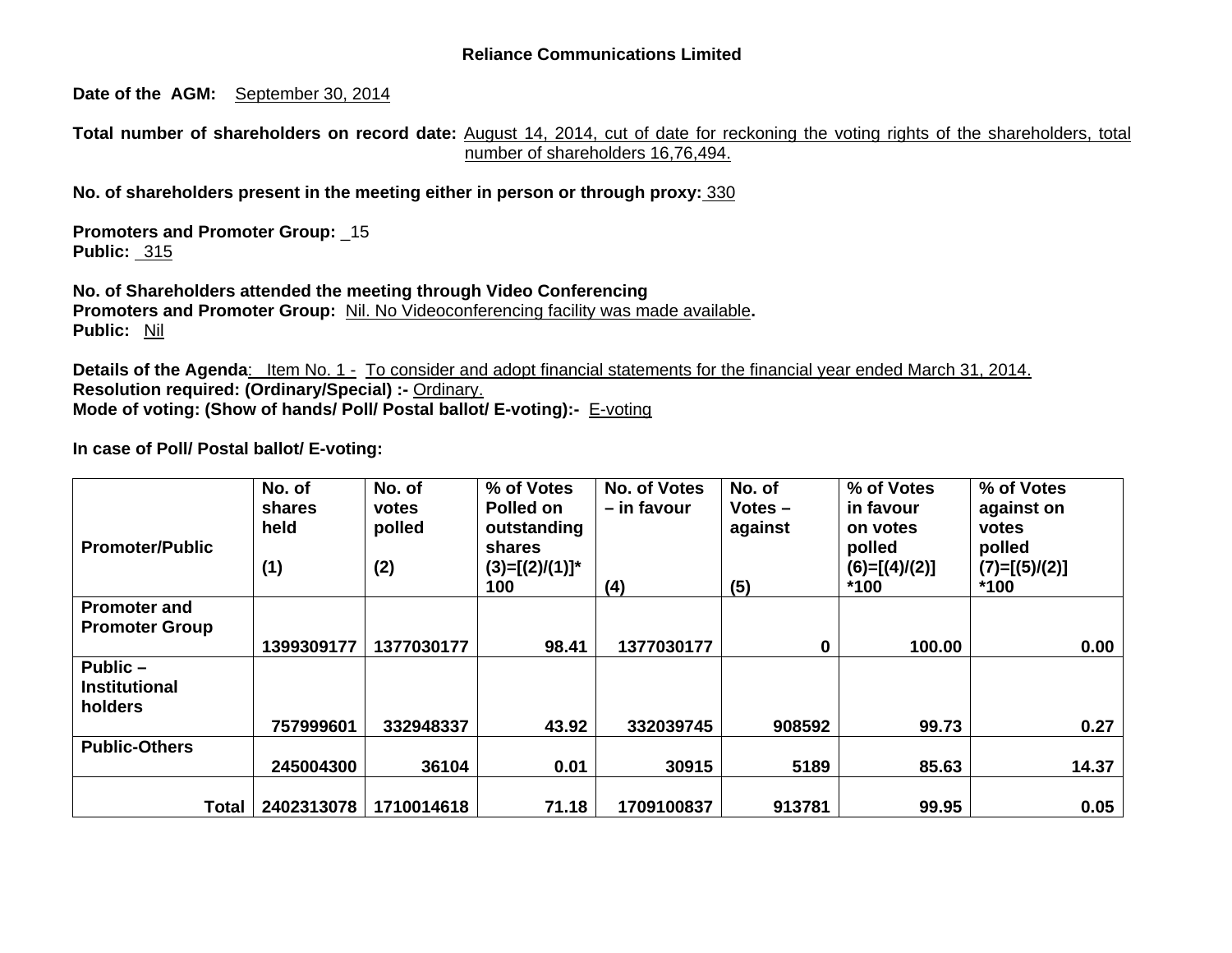**Details of the Agenda**: Item No. 2 - Re-Appointment of Shri Anil D. Ambani (DIN:0004878), as a Director of the Company. **Resolution required: (Ordinary/Special) :-** Ordinary. **Mode of voting: (Show of hands/ Poll/ Postal ballot/ E-voting):-** E-voting

| <b>Promoter/Public</b>                       | No. of<br>shares<br>held<br>(1) | No. of<br>votes<br>polled<br>(2) | % of Votes<br>Polled on<br>outstanding<br><b>shares</b><br>$(3)=[(2)/(1)]^*$<br>100 | No. of Votes<br>– in favour<br>(4) | No. of<br>$Votes -$<br>against<br>(5) | % of Votes<br>in favour<br>on votes<br>polled<br>$(6)=[(4)/(2)]$<br>$*100$ | % of Votes<br>against on<br>votes<br>polled<br>$(7)=[(5)/(2)]$<br>$*100$ |
|----------------------------------------------|---------------------------------|----------------------------------|-------------------------------------------------------------------------------------|------------------------------------|---------------------------------------|----------------------------------------------------------------------------|--------------------------------------------------------------------------|
| <b>Promoter and</b><br><b>Promoter Group</b> | 1399309177                      | 1377030177                       | 98.41                                                                               | 1377030177                         | 0                                     | 100.00                                                                     | 0.00                                                                     |
| Public-<br><b>Institutional</b><br>holders   | 757999601                       | 336075337                        | 44.34                                                                               | 334304115                          | 1771222                               | 99.47                                                                      | 0.53                                                                     |
| <b>Public-Others</b>                         |                                 |                                  |                                                                                     |                                    |                                       |                                                                            |                                                                          |
|                                              | 245004300                       | 36135                            | 0.01                                                                                | 28275                              | 7860                                  | 78.25                                                                      | 21.75                                                                    |
| <b>Total</b>                                 | 2402313078                      | 1713141649                       | 71.31                                                                               | 1711362567                         | 1779082                               | 99.90                                                                      | 0.10                                                                     |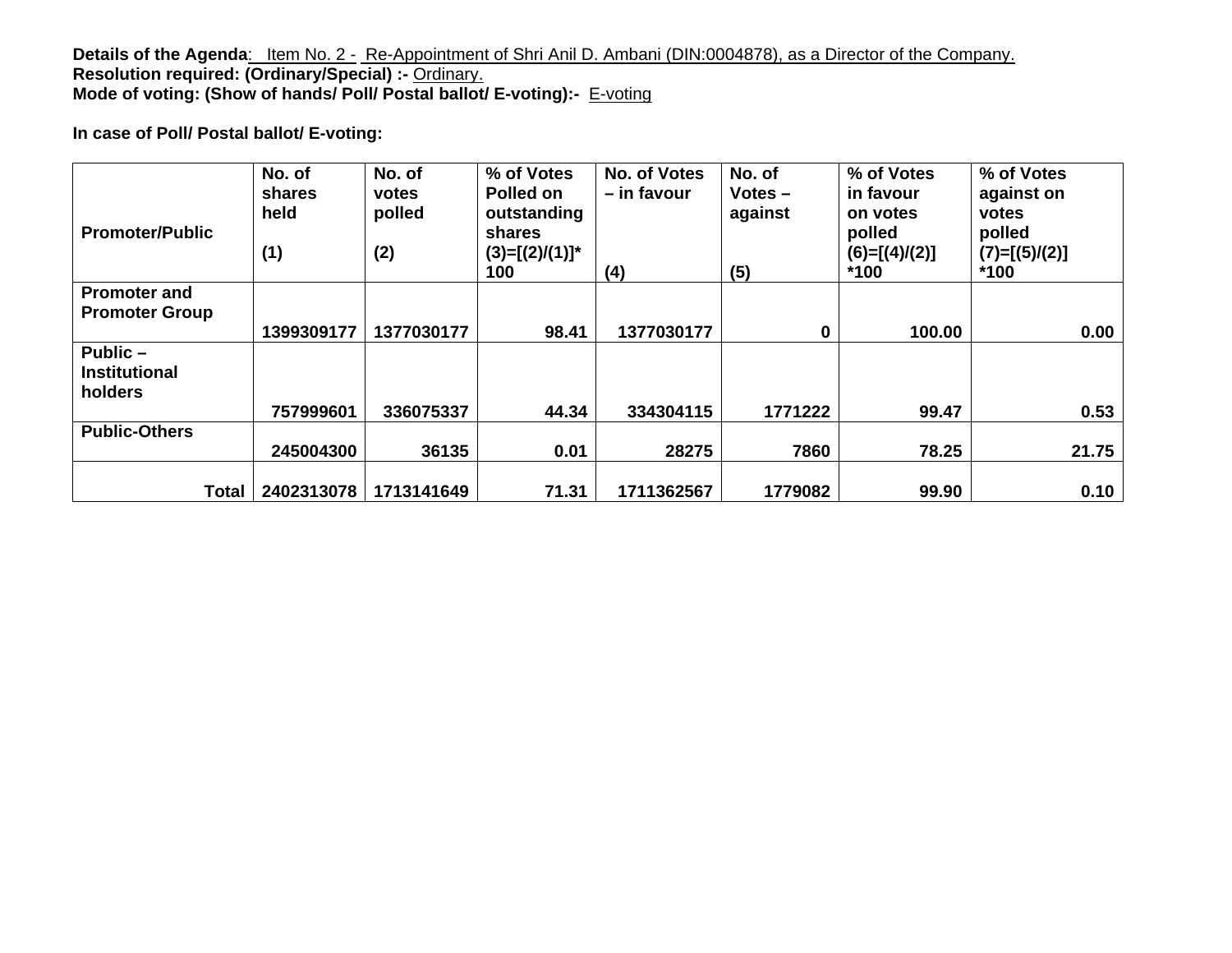Details of the Agenda: Item No. 3 - Appointment of M/s. Chaturvedi & Shah, Chartered Accountants and M/s. B S R & Co. LLP, Chartered Accountants, as the Auditors of the Company to hold office from the conclusion of this Annual General Meeting until the conclusion of the next Annual General Meeting, at a remuneration to be decided by the Board of Directors.

**Resolution required: (Ordinary/Special) :-** Ordinary. **Mode of voting: (Show of hands/ Poll/ Postal ballot/ E-voting):-** E-voting

| <b>Promoter/Public</b>                        | No. of<br>shares<br>held<br>(1) | No. of<br>votes<br>polled<br>(2) | % of Votes<br>Polled on<br>outstanding<br>shares<br>$(3)=[(2)/(1)]^*$<br>100 | No. of Votes<br>- in favour<br>(4) | No. of<br>$Votes -$<br>against<br>(5) | % of Votes<br>in favour<br>on votes<br>polled<br>$(6)=[(4)/(2)]$<br>$*100$ | % of Votes<br>against on<br>votes<br>polled<br>$(7)=[(5)/(2)]$<br>$*100$ |
|-----------------------------------------------|---------------------------------|----------------------------------|------------------------------------------------------------------------------|------------------------------------|---------------------------------------|----------------------------------------------------------------------------|--------------------------------------------------------------------------|
| <b>Promoter and</b>                           |                                 |                                  |                                                                              |                                    |                                       |                                                                            |                                                                          |
| <b>Promoter Group</b>                         | 1399309177                      | 1377030177                       | 98.41                                                                        | 1377030177                         | 0                                     | 100.00                                                                     | 0.00                                                                     |
| Public $-$<br><b>Institutional</b><br>holders |                                 |                                  |                                                                              |                                    |                                       |                                                                            |                                                                          |
|                                               | 757999601                       | 310482938                        | 40.96                                                                        | 310005041                          | 477897                                | 99.85                                                                      | 0.15                                                                     |
| <b>Public-Others</b>                          |                                 |                                  |                                                                              |                                    |                                       |                                                                            |                                                                          |
|                                               | 245004300                       | 36068                            | 0.01                                                                         | 29610                              | 6458                                  | 82.09                                                                      | 17.91                                                                    |
| <b>Total</b>                                  | 2402313078                      | 1687549183                       | 70.25                                                                        | 1687064828                         | 484355                                | 99.97                                                                      | 0.03                                                                     |